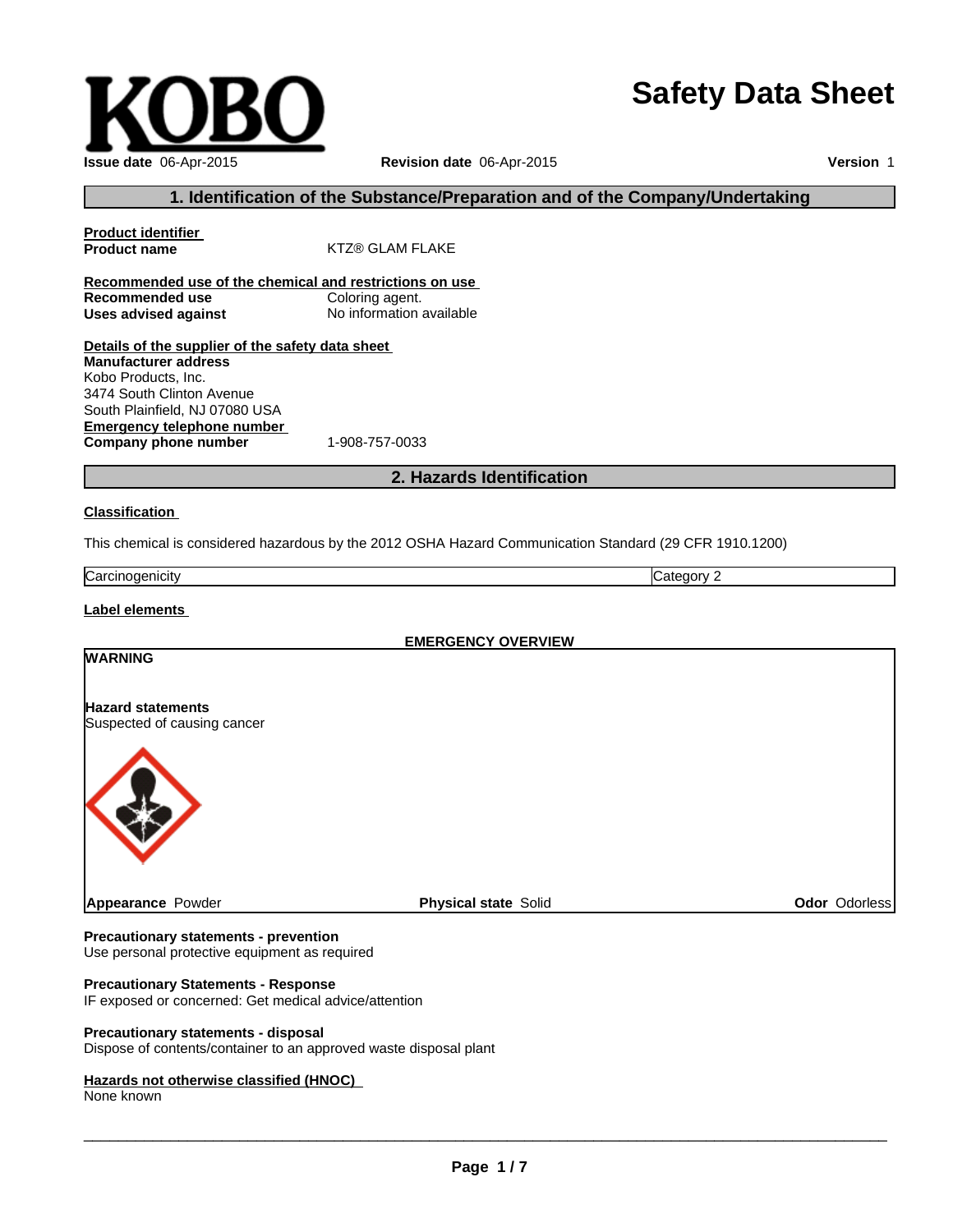### **Other Information**

No information available

### **3. Composition/information on Ingredients**

 $\_$  , and the set of the set of the set of the set of the set of the set of the set of the set of the set of the set of the set of the set of the set of the set of the set of the set of the set of the set of the set of th

| <b>Chemical name</b> | <b>CAS No</b> | Weight-%        |
|----------------------|---------------|-----------------|
| Mica                 | 12001-26-2    | 79.0-87.U       |
| Titanium<br>dioxide  | 13463-67-7    | 12<br>13.0-20.0 |

| 4. First aid measures                                                      |                                                                                                                                    |  |
|----------------------------------------------------------------------------|------------------------------------------------------------------------------------------------------------------------------------|--|
| <b>First aid measures</b>                                                  |                                                                                                                                    |  |
| <b>General advice</b>                                                      | If symptoms persist, call a physician.                                                                                             |  |
| Eye contact                                                                | Rinse immediately with plenty of water, also under the eyelids, for at least 15 minutes. If<br>symptoms persist, call a physician. |  |
| <b>Skin contact</b>                                                        | Wash off immediately with soap and plenty of water while removing all contaminated<br>clothes and shoes.                           |  |
| <b>Inhalation</b>                                                          | Remove to fresh air. If breathing is irregular or stopped, administer artificial respiration.                                      |  |
| Ingestion                                                                  | If swallowed, do not induce vomiting: seek medical advice immediately and show this<br>container or label.                         |  |
| Self-protection of the first aider                                         | Use personal protective equipment as required.                                                                                     |  |
| Most important symptoms and effects, both acute and delayed                |                                                                                                                                    |  |
| <b>Symptoms</b>                                                            | No known effects under normal use conditions.                                                                                      |  |
| Indication of any immediate medical attention and special treatment needed |                                                                                                                                    |  |
| Note to physicians                                                         | Effects of exposure (inhalation, ingestion or skin contact) to substance may be delayed.                                           |  |

# **5. Fire-fighting measures**

**Suitable extinguishing media**

Use extinguishing measures that are appropriate to local circumstances and the surrounding environment.

**Unsuitable extinguishing media** No information available.

### **Specific hazards arising from the chemical**

None in particular.

**Explosion data Sensitivity to mechanical impact** None. **Sensitivity to static discharge** None.

**Protective equipment and precautions for firefighters**

Use personal protective equipment as required.

 $\_$  , and the contribution of the contribution of the contribution of the contribution of  $\mathcal{L}_\text{max}$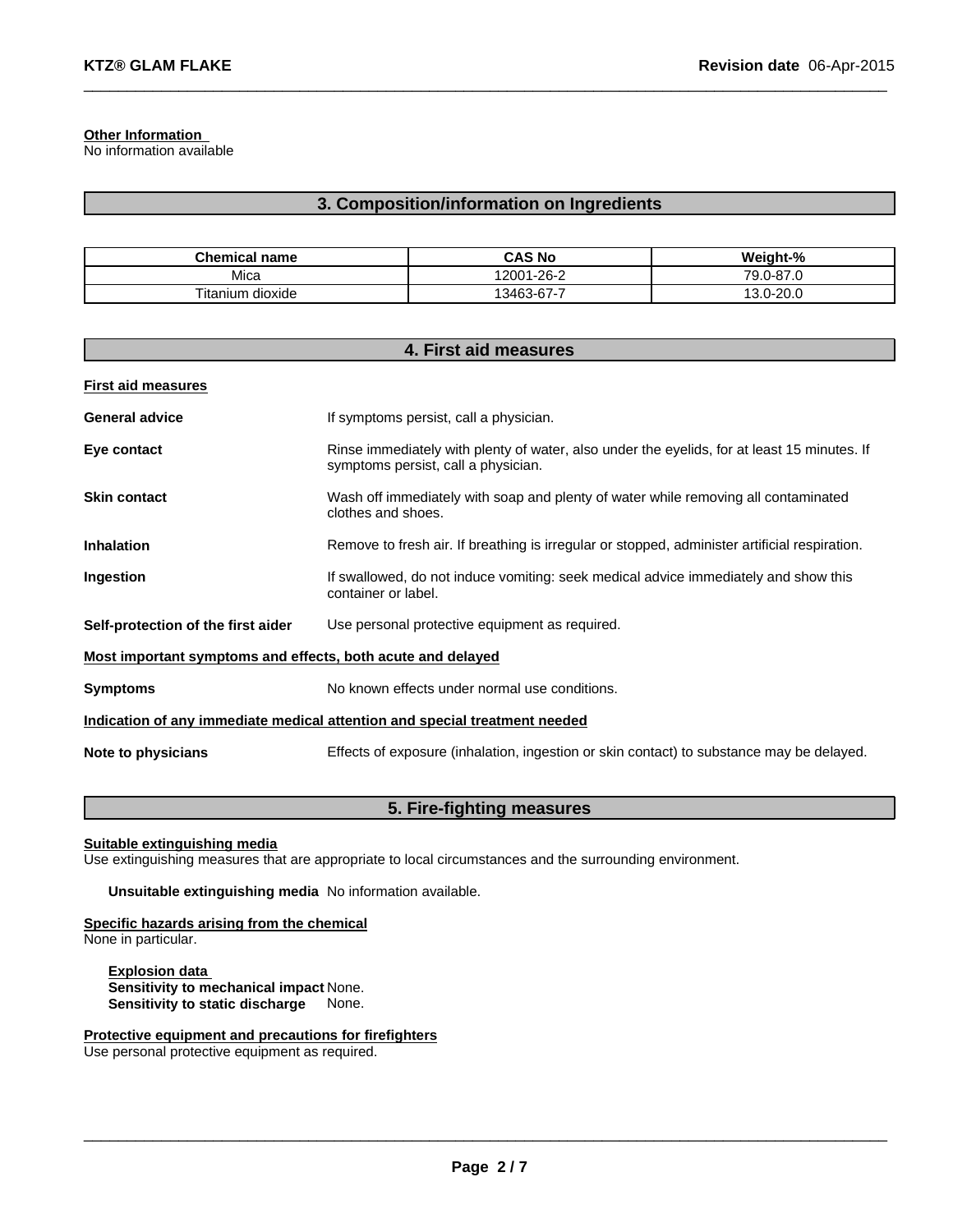## **6. Accidental release measures**

 $\_$  , and the set of the set of the set of the set of the set of the set of the set of the set of the set of the set of the set of the set of the set of the set of the set of the set of the set of the set of the set of th

### **Personal precautions, protective equipment and emergency procedures**

| <b>Personal precautions</b>                          | Use personal protective equipment as required. Avoid contact with eyes and skin. Wash<br>thoroughly after handling. |  |  |
|------------------------------------------------------|---------------------------------------------------------------------------------------------------------------------|--|--|
| For emergency responders                             | Use personal protective equipment as required.                                                                      |  |  |
| <b>Environmental precautions</b>                     | Collect spillage. Do not allow into any sewer, on the ground or into any body of water.                             |  |  |
| Methods and material for containment and cleaning up |                                                                                                                     |  |  |
| <b>Methods for containment</b>                       | Prevent further leakage or spillage if safe to do so.                                                               |  |  |
| Methods for cleaning up                              | Avoid creating dust. Sweep up and shovel into suitable containers for disposal.                                     |  |  |
| Prevention of secondary hazards                      | Clean contaminated objects and areas thoroughly observing environmental regulations.                                |  |  |

| 7. Handling and Storage                                      |                                                                                                                      |  |  |
|--------------------------------------------------------------|----------------------------------------------------------------------------------------------------------------------|--|--|
| Precautions for safe handling                                |                                                                                                                      |  |  |
| Advice on safe handling                                      | Use personal protective equipment as required. Use only in well-ventilated areas. Wash<br>thoroughly after handling. |  |  |
| Conditions for safe storage, including any incompatibilities |                                                                                                                      |  |  |
| <b>Storage conditions</b>                                    | Keep container tightly closed in a dry and well-ventilated place. Store at ambient conditions.                       |  |  |
| Incompatible materials                                       | Strong oxidizing agents. Strong acids.                                                                               |  |  |

# **8. Exposure Controls/Personal Protection**

### **Control parameters**

#### **Exposure guidelines** .

| <b>Chemical name</b> | <b>ACGIH TLV</b>                            | <b>OSHA PEL</b>                           | <b>NIOSH IDLH</b>                            |
|----------------------|---------------------------------------------|-------------------------------------------|----------------------------------------------|
| Mica                 | TWA: $3 \text{ mg/m}^3$ respirable fraction |                                           | IDLH: 1500 mg/m <sup>3</sup>                 |
| 12001-26-2           |                                             |                                           | TWA: $3 \text{ mq/m}^3$ containing $\lt 1\%$ |
|                      |                                             |                                           | Quartz respirable dust                       |
| Titanium dioxide     | TWA: $10 \text{ mg/m}^3$                    | TWA: $15 \text{ mg/m}^3$ total dust       | IDLH: $5000 \text{ mg/m}^3$                  |
| 13463-67-7           |                                             | (vacated) TWA: 10 mg/m <sup>3</sup> total |                                              |
|                      |                                             | dust                                      |                                              |

### **Appropriate engineering controls**

**Engineering controls** Ensure adequate ventilation, especially in confined areas.

### **Individual protection measures, such as personal protective equipment**

| <b>Eye/face protection</b>     | Wear safety glasses with side shields (or goggles).                       |
|--------------------------------|---------------------------------------------------------------------------|
| Skin and body protection       | Wear protective gloves and protective clothing.                           |
| <b>Respiratory protection</b>  | In case of insufficient ventilation, wear suitable respiratory equipment. |
| General hygiene considerations | Handle in accordance with good industrial hygiene and safety practice.    |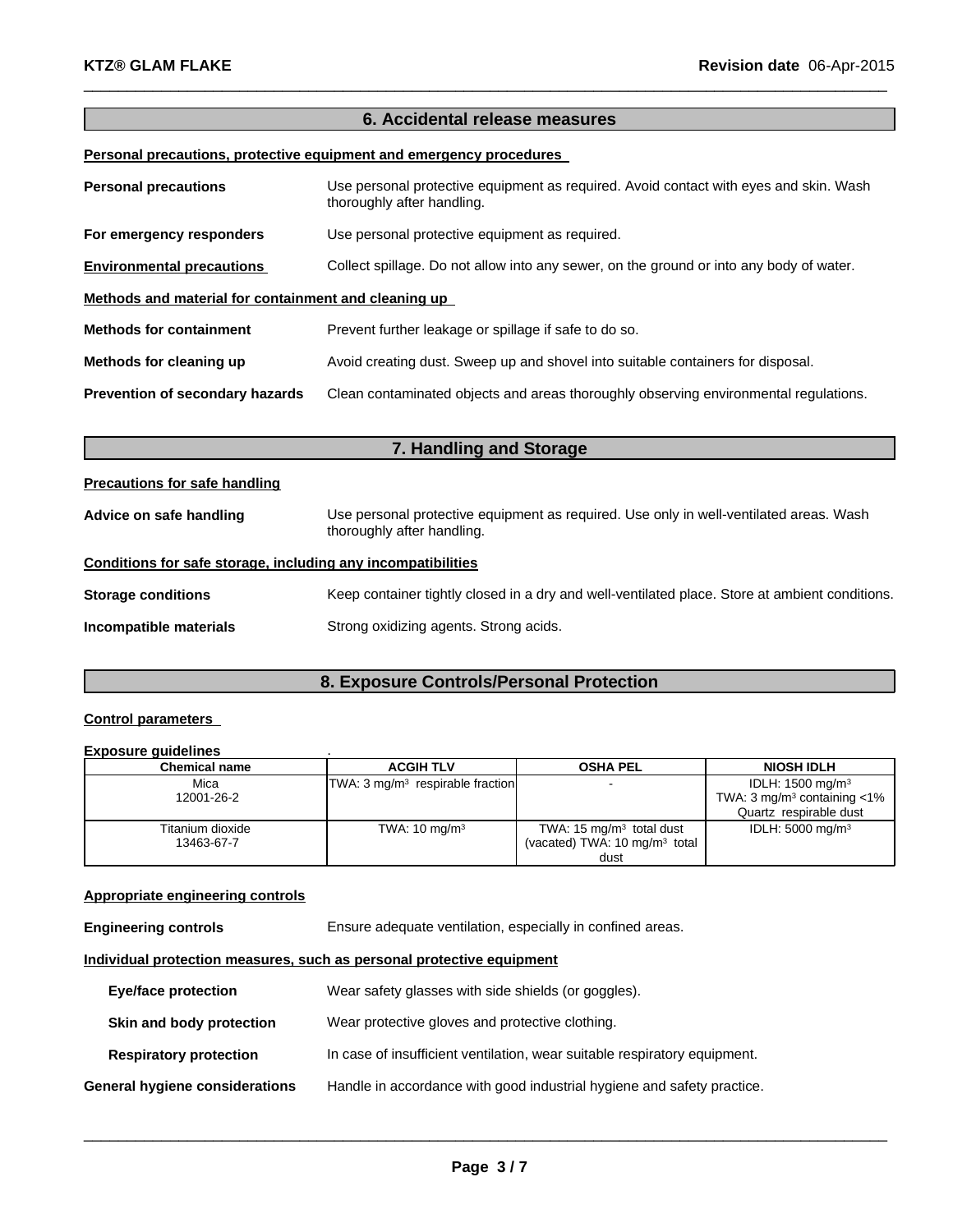# **9. Physical and Chemical Properties**

 $\_$  , and the set of the set of the set of the set of the set of the set of the set of the set of the set of the set of the set of the set of the set of the set of the set of the set of the set of the set of the set of th

### **Information on basic physical and chemical properties**

| <b>Physical state</b>               | Solid                    |                          |                          |
|-------------------------------------|--------------------------|--------------------------|--------------------------|
| Appearance                          | Powder                   | Odor                     | Odorless                 |
| Color                               | Silver-white             | <b>Odor threshold</b>    | No information available |
| <b>Property</b>                     | Values                   | Remarks •                |                          |
| pH                                  | $6 - 11$                 |                          |                          |
| <b>Melting point/freezing point</b> | > 1000 °C                |                          |                          |
| Boiling point / boiling range       |                          | No information available |                          |
| <b>Flash point</b>                  |                          | No information available |                          |
| <b>Evaporation rate</b>             |                          | No information available |                          |
| Flammability (solid, gas)           |                          | No information available |                          |
| <b>Flammability limit in air</b>    |                          |                          |                          |
| <b>Upper flammability limit</b>     |                          | No information available |                          |
| Lower flammability limit            |                          | No information available |                          |
| Vapor pressure                      |                          | No information available |                          |
| <b>Vapor density</b>                |                          | No information available |                          |
| <b>Specific gravity</b>             |                          | No information available |                          |
| <b>Water solubility</b>             | Insoluble in water       |                          |                          |
| Solubility in other solvents        |                          | No information available |                          |
| <b>Partition coefficient</b>        |                          | No information available |                          |
| <b>Autoignition temperature</b>     |                          | No information available |                          |
| <b>Decomposition temperature</b>    |                          | No information available |                          |
| <b>Kinematic viscosity</b>          |                          | No information available |                          |
| <b>Dynamic viscosity</b>            |                          | No information available |                          |
| <b>Explosive properties</b>         |                          | No information available |                          |
| <b>Oxidizing properties</b>         |                          | No information available |                          |
| <b>Other Information</b>            |                          |                          |                          |
| Softening point                     | No information available |                          |                          |
| <b>Molecular weight</b>             | No information available |                          |                          |
| VOC content (%)                     | No information available |                          |                          |
| <b>Density</b>                      | No information available |                          |                          |
| <b>Bulk density</b>                 | No information available |                          |                          |

# **10. Stability and Reactivity**

### **Reactivity** No data available

**Chemical stability** Stable under normal conditions.

**Possibility of hazardous reactions** None under normal processing.

**Hazardous polymerization** Hazardous polymerization does not occur.

**Conditions to avoid** None known.

**Incompatible materials** Strong oxidizing agents. Strong acids.

# **Hazardous decomposition products**

None under normal use conditions.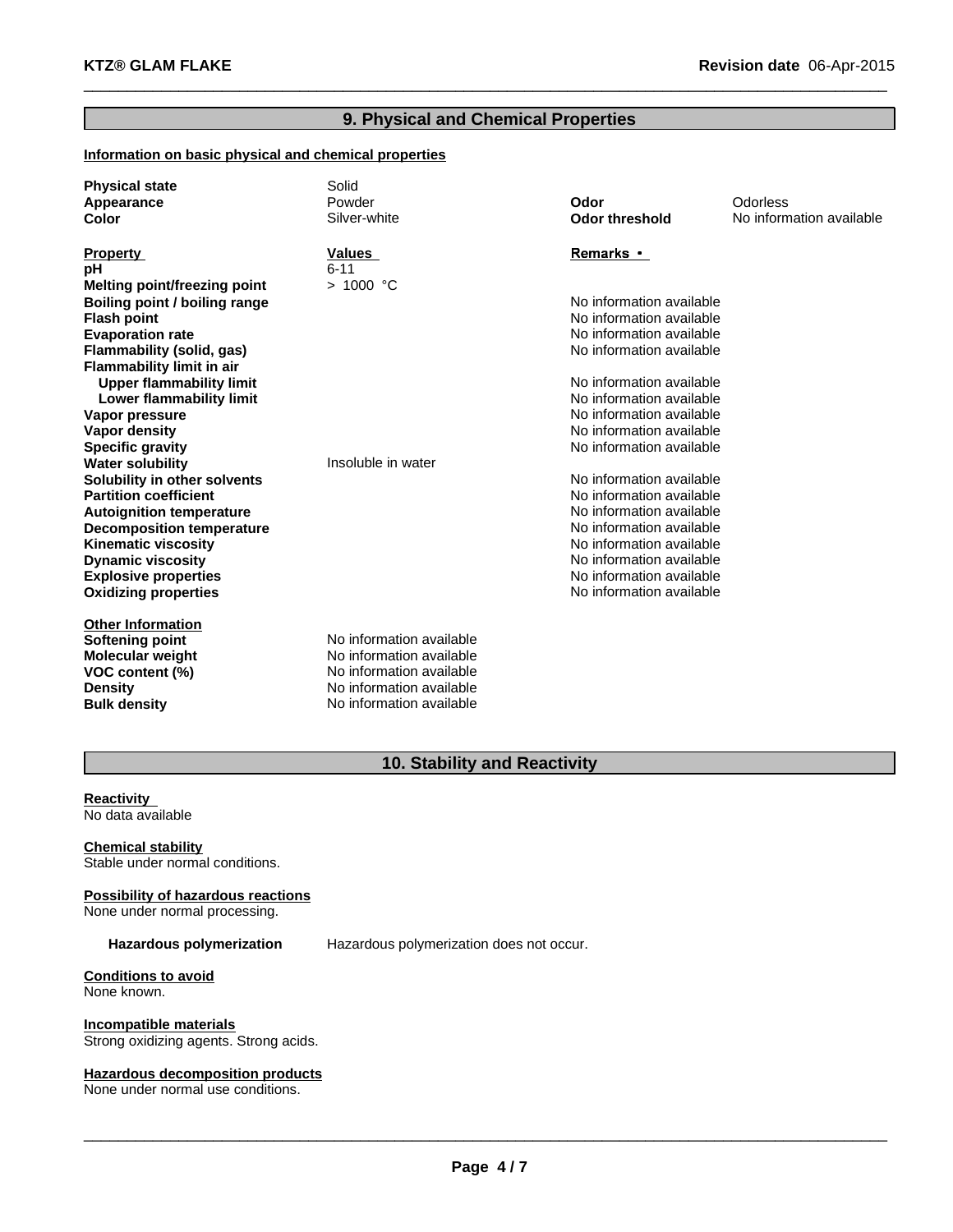# **11. Toxicological Information**

 $\_$  , and the set of the set of the set of the set of the set of the set of the set of the set of the set of the set of the set of the set of the set of the set of the set of the set of the set of the set of the set of th

### **Information on likely routes of exposure**

#### **Product information**

| <b>Inhalation</b>   | No data available. |
|---------------------|--------------------|
| Eye contact         | No data available. |
| <b>Skin contact</b> | No data available. |
| Ingestion           | No data available. |

### **Component information**

| <b>Chemical name</b>           | Oral LD50          | <b>Dermal LD50</b> | <b>Inhalation LC50</b> |
|--------------------------------|--------------------|--------------------|------------------------|
| Titanium dioxide<br>13463-67-7 | 10000 mg/kg<br>Rat |                    |                        |

### **Information on toxicological effects**

**Symptoms** No information available.

**Delayed and immediate effects as well as chronic effects from short and long-term exposure**

| <b>Skin corrosion/irritation</b><br>Serious eye damage/eye irritation<br><b>Irritation</b><br><b>Corrosivity</b><br><b>Sensitization</b><br>Germ cell mutagenicity | No information available.<br>No information available.<br>No information available.<br>No information available.<br>No information available.<br>No information available. |
|--------------------------------------------------------------------------------------------------------------------------------------------------------------------|----------------------------------------------------------------------------------------------------------------------------------------------------------------------------|
| Carcinogenicity                                                                                                                                                    | This product contains one or more substances which are classified by IARC as                                                                                               |
|                                                                                                                                                                    | carcinogenic to humans (Group I), probably carcinogenic to humans (Group 2A) or possibly                                                                                   |

carcinogenic to humans (Group 2B).

| <b>Chemical name</b> | <b>ACGIH</b> | <b>IARC</b> | .<br>N<br>. .<br>. | <b>OSHA</b> |
|----------------------|--------------|-------------|--------------------|-------------|
| Titanium dioxide     |              | 2B<br>Group |                    |             |
| 13463-67-7           |              |             |                    |             |

**IARC** (Int I Agency for Research on Cancer)

*Group 2B - Possibly Carcinogenic to Humans*

*X - Present*

| <b>Reproductive toxicity</b>    | No information available. |
|---------------------------------|---------------------------|
| <b>Developmental toxicity</b>   | No information available. |
| <b>Teratogenicity</b>           | No information available. |
| <b>STOT - single exposure</b>   | No information available. |
| <b>STOT - repeated exposure</b> | No information available. |
| Aspiration hazard               | No information available. |
|                                 |                           |

# **12. Ecological Information**

#### **Ecotoxicity** None known

### **Persistence and degradability**

No information available.

**Bioaccumulation** No information available.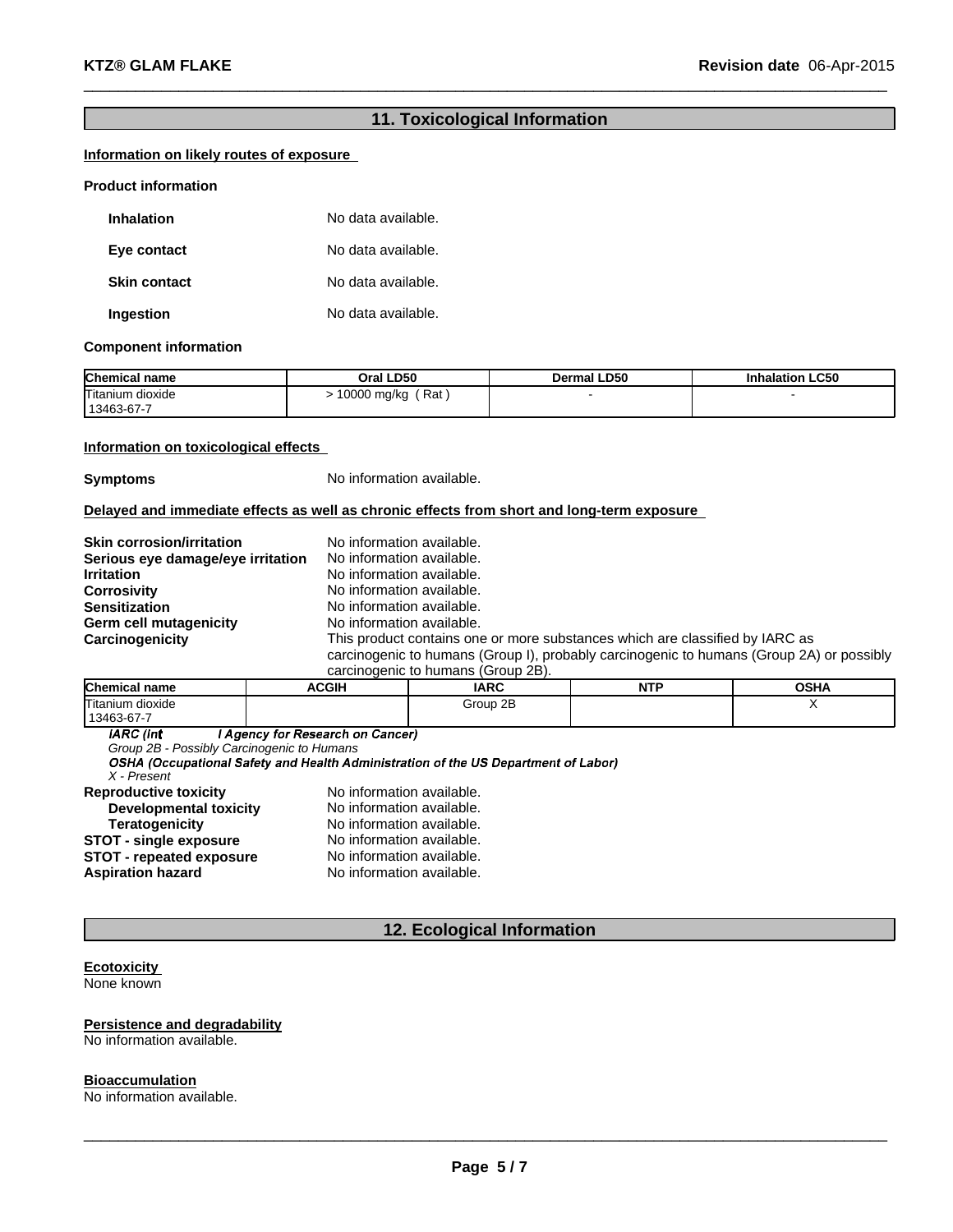### **Other adverse effects** No information available

| <b>13. Disposal Considerations</b> |                                                                                                        |  |  |
|------------------------------------|--------------------------------------------------------------------------------------------------------|--|--|
| Waste treatment methods            |                                                                                                        |  |  |
| <b>Disposal of wastes</b>          | Disposal should be in accordance with applicable regional, national and local laws and<br>regulations. |  |  |
| Contaminated packaging             | Disposal should be in accordance with applicable regional, national and local laws and<br>regulations. |  |  |

 $\_$  , and the set of the set of the set of the set of the set of the set of the set of the set of the set of the set of the set of the set of the set of the set of the set of the set of the set of the set of the set of th

| <b>14. Transport Information</b> |               |  |  |
|----------------------------------|---------------|--|--|
| <b>DOT</b>                       | Not regulated |  |  |
| ICAO (air)                       | Not regulated |  |  |
| <b>IATA</b>                      | Not regulated |  |  |
| <b>IMDG</b>                      | Not regulated |  |  |
| RID                              | Not regulated |  |  |
| <b>ADR</b>                       | Not regulated |  |  |
|                                  |               |  |  |

### **15. Regulatory information**

| <b>International inventories</b> |          |
|----------------------------------|----------|
| <b>TSCA</b>                      | Complies |
| <b>DSL/NDSL</b>                  | Complies |
| <b>EINECS/ELINCS</b>             | Complies |
| <b>ENCS</b>                      | Complies |
| <b>IECSC</b>                     | Complies |
| <b>KECL</b>                      | Complies |
| <b>PICCS</b>                     | Complies |
| <b>AICS</b>                      | Complies |

**Legend:**

**TSCA** - United States Toxic Substances Control Act Section 8(b) Inventory

**DSL/NDSL** - Canadian Domestic Substances List/Non-Domestic Substances List

**EINECS/ELINCS** - European Inventory of Existing Chemical Substances/European List of Notified Chemical Substances

**ENCS** - Japan Existing and New Chemical Substances

**IECSC** - China Inventory of Existing Chemical Substances

**KECL** - Korean Existing and Evaluated Chemical Substances

**PICCS** - Philippines Inventory of Chemicals and Chemical Substances

**AICS** - Australian Inventory of Chemical Substances

# **US Federal Regulations**

### **SARA 313**

Section 313 of Title III of the Superfund Amendments and Reauthorization Act of 1986 (SARA). This product does not contain any chemicals which are subject to the reporting requirements of the Act and Title 40 of the Code of Federal Regulations, Part 372

 $\_$  ,  $\_$  ,  $\_$  ,  $\_$  ,  $\_$  ,  $\_$  ,  $\_$  ,  $\_$  ,  $\_$  ,  $\_$  ,  $\_$  ,  $\_$  ,  $\_$  ,  $\_$  ,  $\_$  ,  $\_$  ,  $\_$  ,  $\_$  ,  $\_$  ,  $\_$  ,  $\_$  ,  $\_$  ,  $\_$  ,  $\_$  ,  $\_$  ,  $\_$  ,  $\_$  ,  $\_$  ,  $\_$  ,  $\_$  ,  $\_$  ,  $\_$  ,  $\_$  ,  $\_$  ,  $\_$  ,  $\_$  ,  $\_$  ,